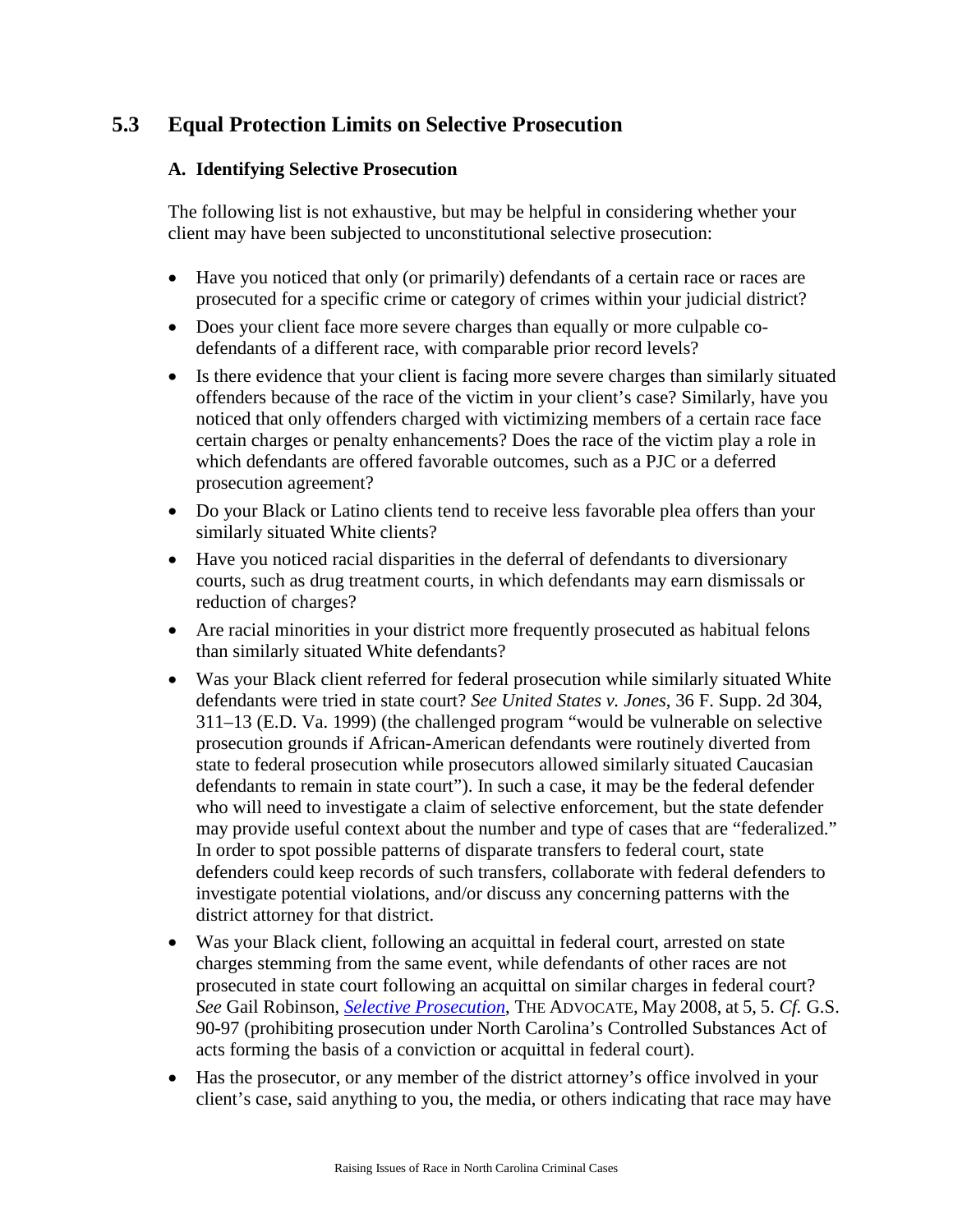played a role in a prosecutorial decision in your client's case? *See, e.g.*, *[Wake D.A.](http://www.wral.com/specialreports/kathy_taft/story/11351464/)  [Rejected Plea Deal in Taft Murder Case](http://www.wral.com/specialreports/kathy_taft/story/11351464/)*, WRAL.COM (July 25, 2012) (reporting defense attorney's recollection of comments by district attorney, based on which he believed that race was a factor in the prosecutor's decision to pursue the death penalty).

**Addressing charges of particular concern.** Racial disparities may be greater in some types of prosecutions than in others. For example, a recent study found that, in North Carolina in 2011, Black people represent 21.5% of the state's total population, 69.6% of the habitual felon prison population, and 53.2% of the prison population incarcerated for drug offenses. *See* NCAJ Racial Justice Task Force, NC [Habitual Felon Prison](https://www.ncaj.com/index.cfm?pg=NCCREDPublications)  [Population](https://www.ncaj.com/index.cfm?pg=NCCREDPublications) Data – June 2011, NCAJ.COM (last visited Aug. 4, 2014); NCAJ Racial Justice Task Force, *[NC Drug Prison Population Data –](https://www.ncaj.com/index.cfm?pg=NCCREDPublications) June 2011*, NCAJ.COM (last visited Aug. 4, 2014). Many of the well-known selective prosecution claims have been raised in response to drug prosecutions. *See, e.g.*, *United States v. Armstrong*, 517 U.S. 456 (1996); *United States v. Jones*, 159 F.3d 969 (6th Cir. 1998); *see also supra* § 1.3G, Legislation (explaining how crack-cocaine penalties resulted in racial disparities in punishment). Attorneys have also raised claims that the exercise of prosecutorial discretion has contributed to racial disparities in habitual felon prosecutions. *See* Habitual Felon Motion and Affidavit in the Race Materials Bank at [www.ncids.org](http://www.ncids.org/) (select "Training & Resources").

## **B. Potential Benefits of Raising Selective Prosecution Claims**

**Reasons for raising claim.** There are several reasons for raising good faith claims of selective prosecution, even though they may be difficult to win:

- In some instances, you may prevail on the merits. *See, In re Register*, 84 N.C. App. 336, 346 (1987) (dismissing juvenile petitions against several co-defendants after finding that a prosecutor engaged in selective prosecution in violation of the Equal Protection Clause by making the ability of a juvenile to pay compensation to a victim the "determinative factor in the decision of whether to file a complaint as a juvenile petition").
- Where the evidence suggests that your client may have been subjected to selective prosecution, investigating and raising a claim of selective prosecution is consistent with your ethical obligation of zealous advocacy. *See* North Carolina Rules of Professional Conduct 0.1[2] ("As advocate, a lawyer zealously asserts the client's position under the rules of the adversary system.").
- If a client appears to have been the subject of selective prosecution, you are, in all likelihood, the only person who can effectively inquire into the possibility of inequitable treatment.
- Selective prosecution claims, even if unsuccessful in district or superior court, may lay the groundwork for a successful appeal. The failure to object to selective prosecution usually waives the issue for appellate review or federal review.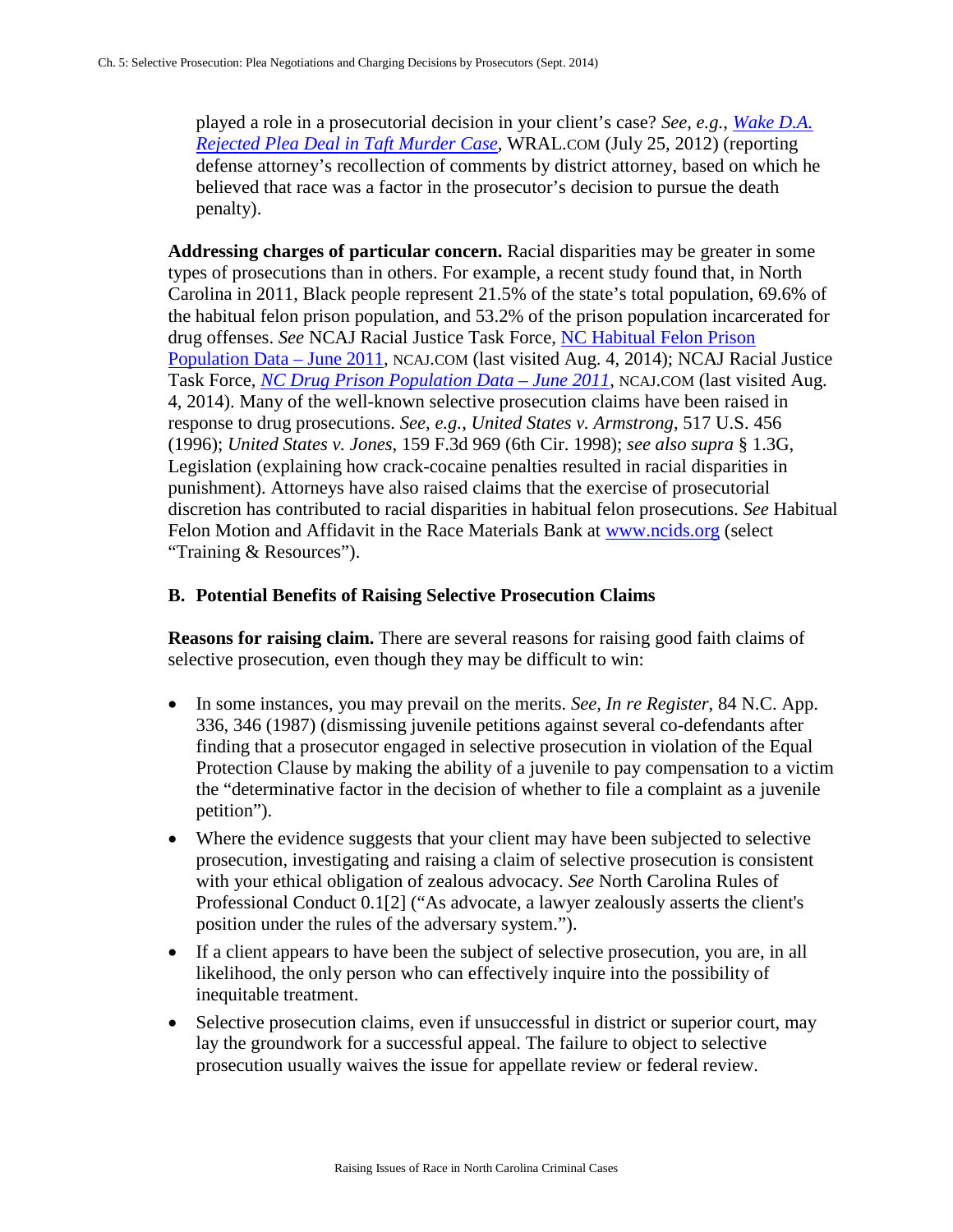- Data collected as part of a selective prosecution investigation may be useful in subsequent cases involving similar issues, charges, or state actors.
- Even when unsuccessful, litigating selective prosecution may reduce disparities by drawing the attention of court actors to the possibility that race may be playing a role in case decisions, which may cause those concerned to consider the possible influence of implicit racial bias. *See supra* § 1.3D, Implicit Bias.
- While reported cases of success on selective prosecutions claims are rare, this scarcity may not be an accurate reflection of the potential for positive results. On occasion, when a defendant's selective prosecution claim is strong, an attractive plea offer or a dismissal in the interests of justice may lead to a favorable result for the client not reflected in any judicial opinion. *See, e.g.*, Racial Disparity Project Website, *[Summary of Selective Enforcement Litigation](http://rdp.defender.org/projects)*, RDP.DEFENDER.ORG (last visited Aug. 4, 2014).
- Prosecutorial responses to discovery requests in selective prosecution claims, whether voluntary or compelled, can reveal instructive information about the prosecutorial charging processes and may lead to greater dialogue between defense attorneys and prosecutors about ways to reduce racial disparities in prosecutions.
- Litigating selective prosecution claims may lead to the development of selective prosecution jurisprudence that accounts for the potential influence of implicit bias. *See supra* § 1.3D, Implicit Bias.

**Case study: Raising a claim of selective prosecution.** Below are the reflections of Assistant Federal Defender Gregory Davis on raising a claim of selective prosecution in a federal case:

I raised a claim of racially selective prosecution in a federal case when I believed that there was strong evidence supporting the claim and I knew that raising the claim was in my client's best interest.

My client and his juvenile co-defendant, both young African American males, were charged with killing a former UNC student body president, a young White woman. From the outset, I could not identify any aspects of the charged offense that justified seeking the death penalty in federal court, other than the identity of the victim. My suspicion that the victim's race and identity as a widely admired student leader played a role in the prosecution of my client was supported by statistical data I discovered on the SBI website concerning similar cases. In the history of the Middle District of North Carolina, there was only one other case in which the death penalty was sought in federal court. The facts of that case were more egregious than the facts of my client's case and, in that case, I represented one of the two co-defendants and was able to persuade the prosecutors not to seek the death penalty at an early stage of the case. I also discovered other cases with multiple victims and more heinous crimes that were not tried capitally in the Middle District. Because it appeared to me that the decision to try my client capitally in federal court was based on the race and identity of the victim, I filed a motion to bar the death penalty based on selective prosecution and/or for discovery of information pertaining to the government's decision to charge the defendant and pursue the case capitally.

After filing the selective prosecution motion, I was able to negotiate a plea to a life sentence. The judge did not rule on the motion because it never advanced to a hearing. However, the filing of the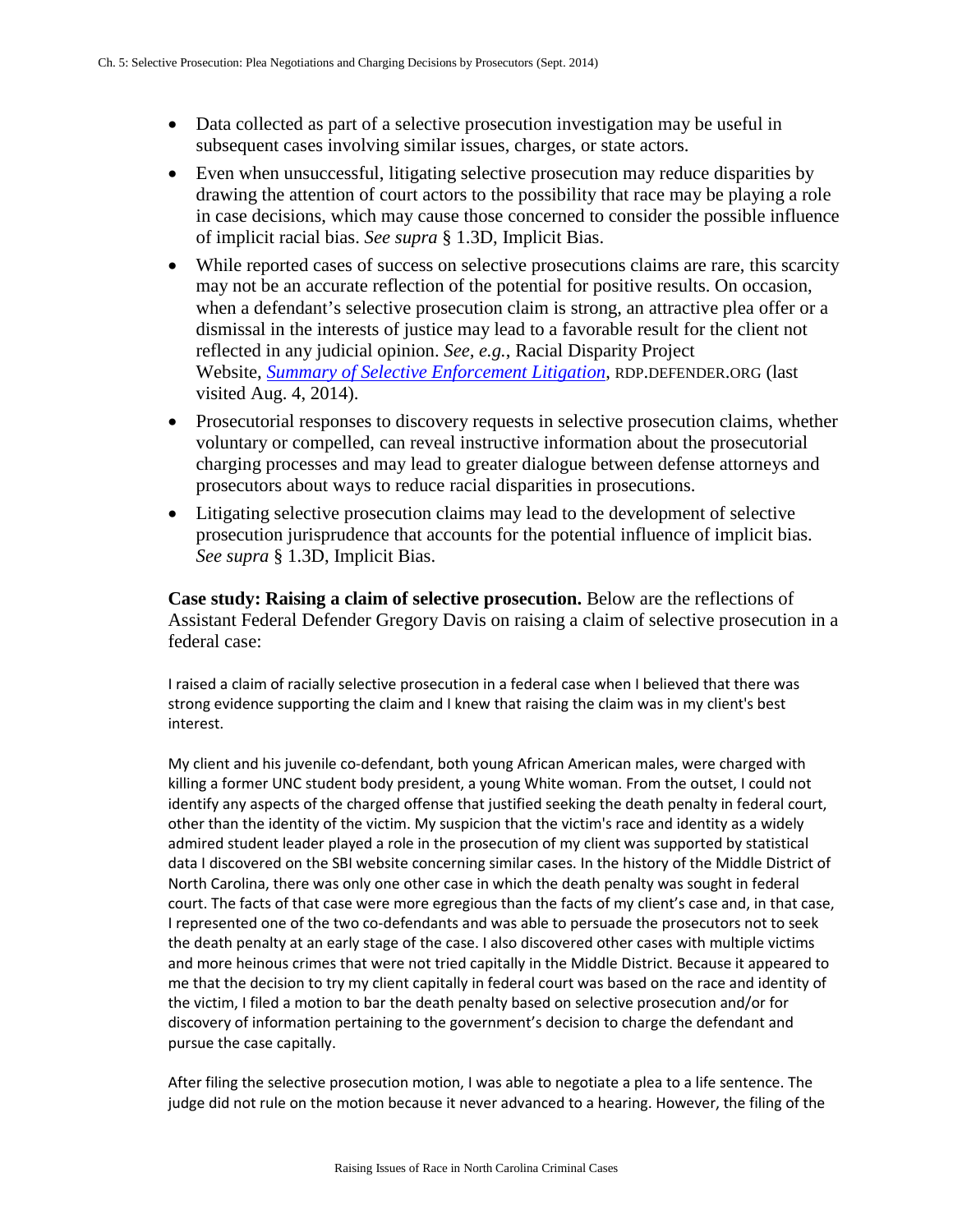motion may have played a role in the prosecutor's eventual willingness to accept a plea to a life sentence.

While I don't believe that the decision to prosecute my client capitally in federal court was motivated by conscious racism, I do believe that race influences all of our decisions, consciously and unconsciously. I have known the prosecutor in the case for a long time and consider him a friend. I feel certain that he was upset when the motion was filed, but the case has now been resolved, and we are still friends. It hasn't had a negative impact on our ability to work well together in other cases. In any event, I cannot let concerns about a prosecutor's reaction dissuade me from filing a meritorious motion on my client's behalf. One has to be selective in determining when to raise the issue of race. However, when the evidence suggests that race has played a role in my client's prosecution, it is my duty to raise the issue.

#### **C. Selective Prosecution Distinguished from Selective Enforcement**

Selective prosecution and selective enforcement claims may both arise in a given case. For this reason, this chapter should be considered in conjunction with the principles on selective enforcement discussed in Chapter 2. *See supra* § 2.3, Equal Protection Challenges to Police Action. Both claims involve a defendant's allegation that he has received harsher treatment than similarly situated individuals in the criminal justice system on account of his race in violation of his right to equal protection of the law. In some cases, the evidence may suggest that a defendant's criminal prosecution was influenced by race, but it may be unclear whether law enforcement officers, prosecutors, or both were responsible for the exercise of discretion. In such cases, it may be important to raise claims of both selective enforcement and selective prosecution.

While the case law often blurs the distinction between selective enforcement and selective prosecution, these two practices are distinct. *See supra* "Selective enforcement distinguished from selective prosecution" in § 2.3E, Burden of Proof and Burden Shifting. Racially selective enforcement of the law occurs when police or other law enforcement officers make enforcement decisions based on race, and racially selective prosecution occurs when a prosecutor treats one accused person less favorably than another based on race. The elements of the selective prosecution and selective enforcement claims are identical, but courts may accord more deference to prosecutorial decision-making in light of concerns that are unique to the district attorney's office:

This broad discretion [afforded prosecutors] rests largely on the recognition that the decision to prosecute is particularly ill-suited to judicial review. Such factors as the strength of the case, the prosecution's general deterrence value, the Government's enforcement priorities, and the case's relationship to the Government's overall enforcement plan are not readily susceptible to the kind of analysis the courts are competent to undertake. Judicial supervision in this area, moreover, entails systemic costs of particular concern. Examining the basis of a prosecution delays the criminal proceeding, threatens to chill law enforcement by subjecting the prosecutor's motives and decisionmaking to outside inquiry, and may undermine prosecutorial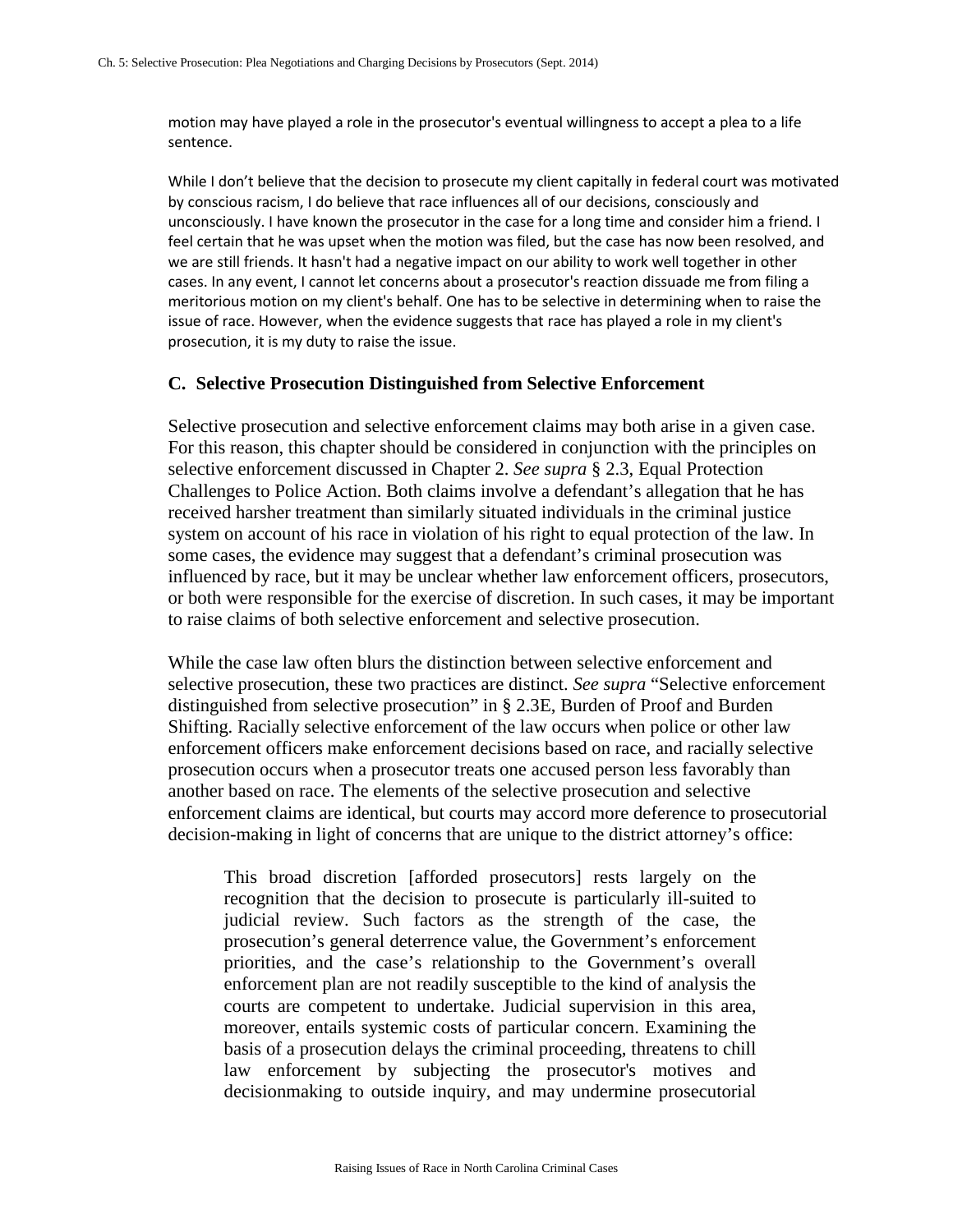effectiveness by revealing the Government's enforcement policy. All of these are substantial concerns that make the courts properly hesitant to examine the decision whether to prosecute.

*Wayte v. United States*, 470 U.S. 598, 607–08 (1985).

#### **D. Elements of a Selective Prosecution Claim**

Racially discriminatory selective prosecution violates the right to equal protection guaranteed by both the United States Constitution and the North Carolina Constitution. *United States v. Armstrong*, 517 U.S. 456 (1996); *State v. Rogers*, 68 N.C. App. 358, 368 (1984); *see generally supra* § 2.3, Equal Protection Challenges to Police Action. The exercise of selectivity in enforcing criminal statutes is inherent in the prosecutorial function and, standing alone, is not a denial of equal protection. *Bordenkircher v. Hayes*, 434 U.S. 357 (1978); *Oyler v. Boles*, 368 U.S. 448, 456 (1962) ("[T]he conscious exercise of some selectivity in enforcement is not in itself a federal constitutional violation."). To sustain a claim of selective prosecution, a defendant must show "that in the exercise of . . . discretion there has been intentional or deliberate discrimination by design." *In re Register*, 84 N.C. App. 336, 341, 346 (1987) (prosecutor engaged in selective prosecution in violation of the Equal Protection Clause by making the ability of a juvenile to pay compensation the "determinative factor in the decision of whether to file a complaint as a juvenile petition"). As with all equal protection claims, a claim of selective prosecution will succeed where the defendant demonstrates that the prosecution of the case had a discriminatory effect and was motivated by a discriminatory purpose. *Wayte v. United States*, 470 U.S. 598, 608 (1985) ("It is appropriate to judge selective prosecution claims according to ordinary equal protection standards."). The two prongs of an equal protection claim of selective prosecution are discussed in more detail in the succeeding sections.

**Significance of "some evidence" of discriminatory effect and discriminatory intent.**  In interpreting federal discovery rules, the United States Supreme Court has held that discovery related to selective prosecution allegations will be granted only if defendants first demonstrate "some evidence" of discriminatory effect and discriminatory intent. *See United States v. Armstrong*, 517 U.S. 456, 463 (1996); *see infra* § 5.4A, Obtaining Discovery Relevant to a Selective Prosecution Claim (discussing significance of this ruling in North Carolina courts). For this reason, when analyzing the two elements of a selective prosecution claim, many of the federal rulings discussed below focus on whether the defendant has presented "some evidence" sufficient to obtain discovery.

#### **E. First Prong of a Selective Prosecution Claim: Discriminatory Effect**

**"Similarly situated" defined.** To establish that a particular prosecution or prosecutorial policy had a discriminatory effect, a defendant must demonstrate that similarly situated individuals belonging to a different racial group were not prosecuted or received more favorable treatment. *United States v. Armstrong*, 517 U.S. 456, 465 (threshold for discovery is "a credible showing of different treatment of similarly situated persons"); *Ah*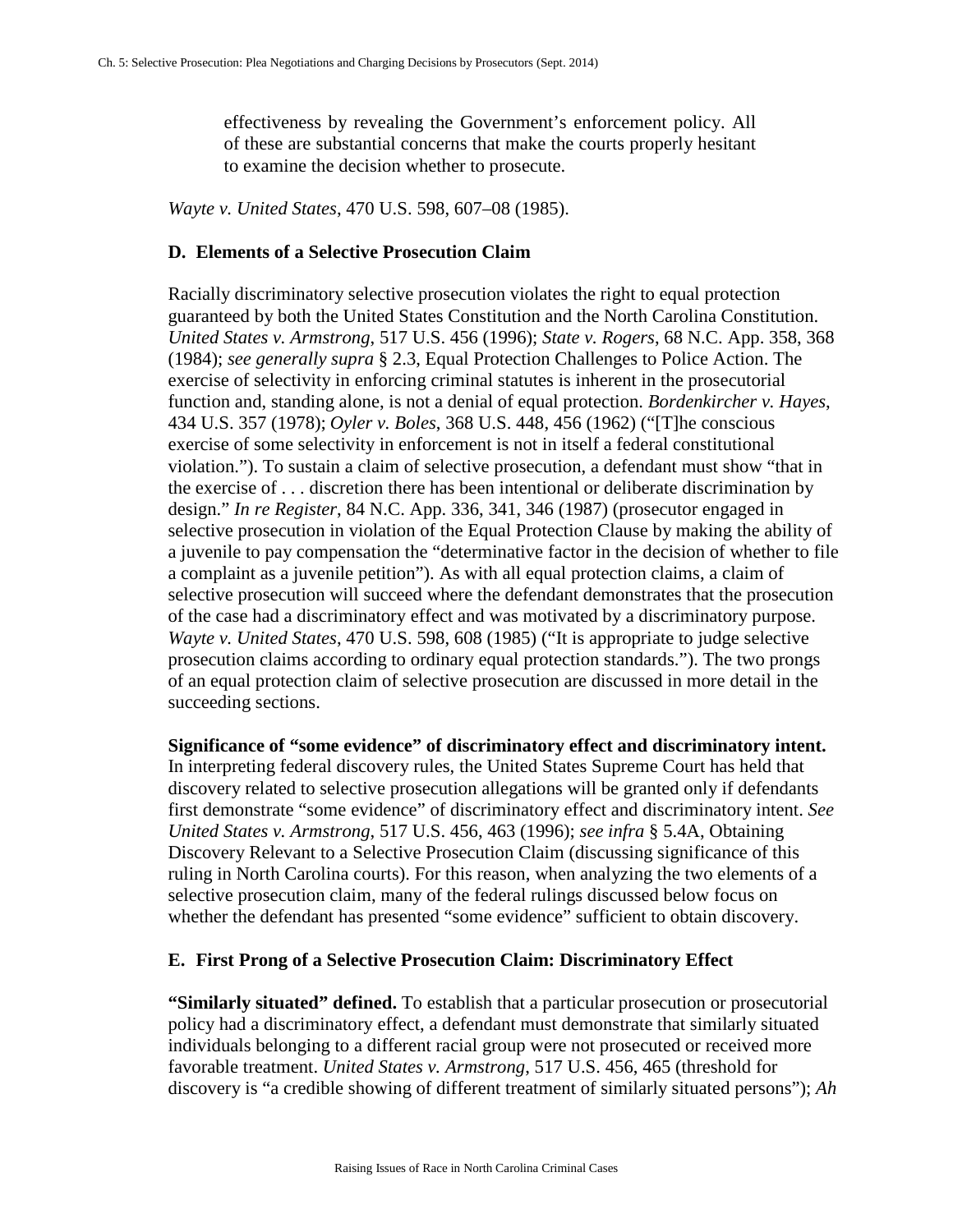*Sin v. Wittman*, 198 U.S. 500 (1905); *State v. Pope*, 213 N.C. App. 413 (2011) (defendant raising selective prosecution claim must show "that he has been singled out for prosecution while others similarly situated and committing the same acts have not" (quotation omitted)); *United States v. Tuitt*, 68 F. Supp. 2d 4 (D. Mass. 1999) (similarly situated White defendants receiving more favorable treatment constituted evidence of discriminatory effect). A claim of selective prosecution will also lie where the charging decision is influenced by the race of the victim. *See State v. Garner*, 340 N.C. 573, 587 (1995) (affirming trial court's rejection of selective prosecution claim based in part on the finding that "[t]here is no evidence before the Court that the District Attorney in making these decisions is in any way influenced by the race, sex or national origin of the defendant or the victim").

The defendant's ability to demonstrate discriminatory effect will often turn on the court's understanding of the term "similarly situated." *See, e.g.*, *State v. Johnson,* 125 Wash. App. 1040 (Wash. Ct. App. 2005) (unpublished) (analyzing definition of "similarly situated" individuals that trial court used to define scope of discovery in selective enforcement case). The leading case on selective prosecution, *United States v. Armstrong*, 517 U.S. 456, 458 (1996)—in which the Supreme Court overturned an order requiring the Government to provide discovery related to allegedly racially selective prosecution of crack cocaine offenses because the defendants "failed to show that the Government declined to prosecute similarly situated suspects of other races"—left this term largely undefined. The United States Supreme Court has not defined this critical term in other cases. *See* Giovanna Shay, *Similarly Situated*, 18 GEO. MASON L. REV. 581, 586 (2011) ("[m]any important equal protection opinions contain no substantive 'similarly situated' analysis").

**"Similarly situated" in North Carolina courts.** Defendants raising claims of selective prosecution should always raise parallel claims under article I, section 19 of the North Carolina Constitution. While some North Carolina appellate decisions examining constitutional claims of selective prosecution cite the leading U.S. Supreme Court cases on the topic, there has not been a North Carolina appellate decision expressly adopting federal standards when reviewing claims of selective prosecution based on the N.C. Constitution. *See, e.g.*, *State v. Spicer*, 299 N.C. 309, 314 (1980); *State v. Howard*, 78 N.C. App. 262 (1985). North Carolina cases concerning selective prosecution have held that selectivity in prosecution is permissible when based on assessments of "the likelihood of successful prosecution, the social value of obtaining a conviction as against the time and expense to the State, and [the prosecutor's] own sense of justice in the particular case." *State v. Spicer*, 299 N.C. 309, 311 (1980) (internal quotations omitted); *S.S. Kresge Co. v. Davis*, 277 N.C. 654, 662 (1971); *State v. Blyther*, 175 N.C. App. 226, 228 (2005). As the North Carolina Supreme Court confirmed in *McNeill v. Harnett County*, 327 N.C. 552 (1990), interpretations of federal constitutional protections, while persuasive, do not control the North Carolina Supreme Court's construction of rights guaranteed by the North Carolina Constitution.

**"Similarly situated" in federal courts.** The Fourth Circuit has adopted a narrow interpretation of "similarly situated" for federal claims of selective prosecution. In *United*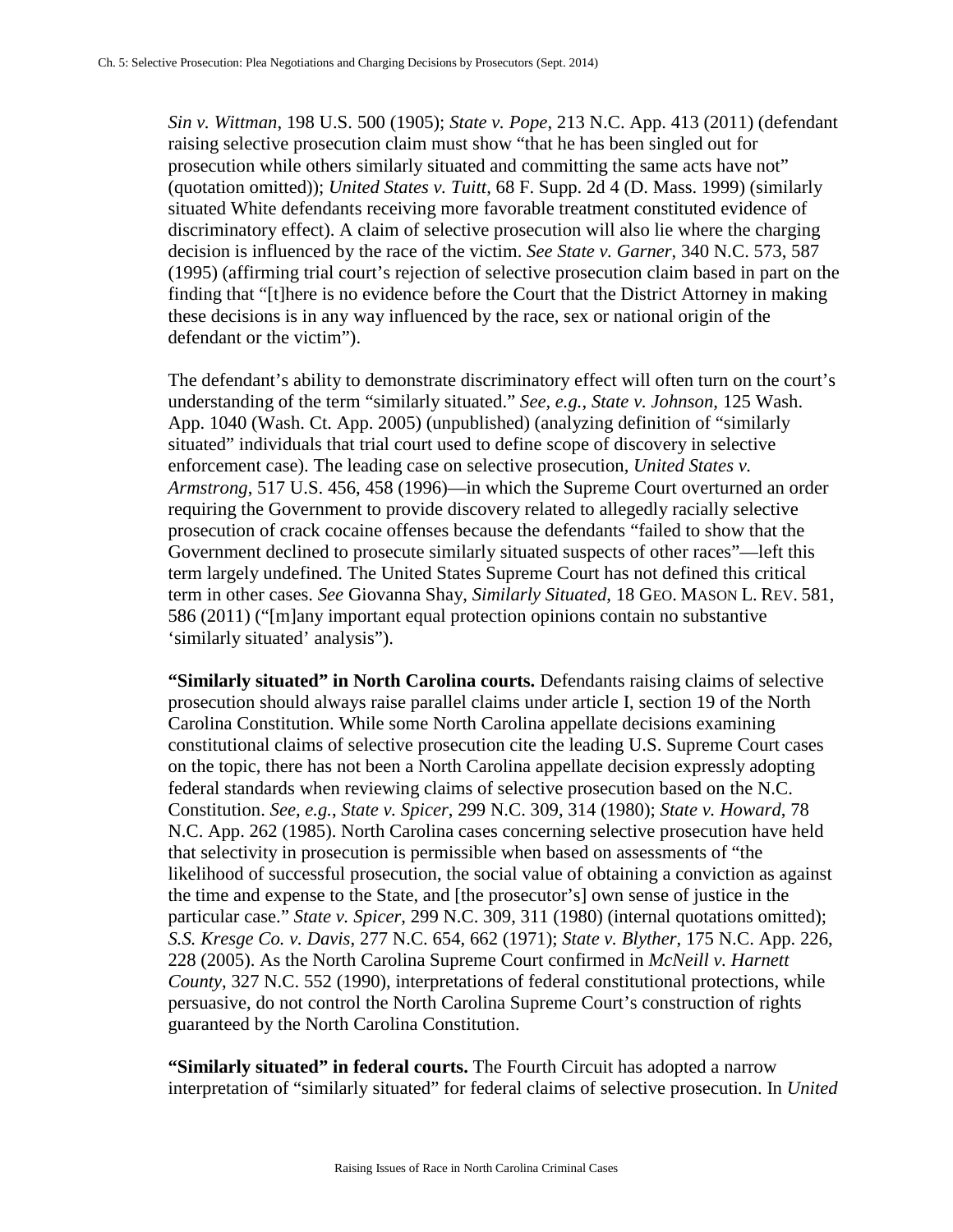*States v. Olvis*, 97 F.3d 739, 744 (4th Cir. 1996), the Court held that defendants are similarly situated only "when their circumstances present no distinguishable legitimate prosecutorial factors that might justify making different prosecutorial decisions with respect to them." The *Olvis* court provided this list of possible legitimate prosecutorial factors justifying differential treatment of different offenders:

- the strength of the evidence against a particular defendant;
- the defendant's role in the crime;
- the defendant's candor and willingness to plead guilty;
- the amount of resources required to convict a defendant;
- the extent of prosecutorial resources;
- the potential impact of a prosecution on related investigations and prosecutions; and
- prosecutorial priorities for addressing specific types of illegal conduct.

*Id.*; *see also United States v. Khan*, 461 F.3d 477, 498 (4th Cir. 2006) (upholding denial of discovery motion on selective prosecution claim in reliance on the *Olvis* court's definition of "similarly situated"). According to the Fourth Circuit's formulation, if the individuals of another race who were treated more favorably than your client can be distinguished on any of the above-listed bases, they are not "similarly situated."

North Carolina courts are not bound by the narrow interpretation of "similarly situated" in *Olvis.* Some observers have posited that the definition announced in *Olvis*  misconstrues the *Armstrong* holding, as the court appears to have replaced "similarly situated" with "identically situated." *See, e.g.*, Thomas P. McCarty, Note, United States v. Khan*, 461 F.3d 477 (4th Cir. 2006): Discovering Whether "Similarly Situated" Individuals and the Selective Prosecution Defense Still Exist*, 87 NEB. L. REV. 538, 562 (2008) (arguing that *Olvis* elevated the similarly situated requirement announced in *Armstrong* by requiring that defendant and those receiving more favorable treatment be "virtually identical").

Other jurisdictions have adopted a more flexible approach to "similarly situated" in selective prosecution cases. A typical formulation, used by the Second Circuit, is that when identifying similarly situated individuals for comparison to the defendant, "exact correlation is neither likely nor necessary; the test is whether a prudent person would think them roughly equivalent." *Holmes v. Gaynor,* 313 F. Supp. 2d 345, 355 (S.D.N.Y. 2004) (quotation omitted); *see also Chavez v. Illinois State Police*, 251 F.3d 612, 636 (7th Cir. 2001) (in selective enforcement case court found no "magic formula" for determining who is similarly situated; the inquiry is a common sense one); *United States v. Lewis*, 517 F.3d 20, 27 (1st Cir. 2008) ("A similarly situated offender is one outside the protected class who has committed roughly the same crime under roughly the same circumstances but against whom the law has not been enforced.").

**Illustrative cases: sufficient evidence of discriminatory effect.** Whether similarly situated individuals must be virtually identical in all respects other than race, or merely similar, the defendant will need to present evidence substantiating his or her allegation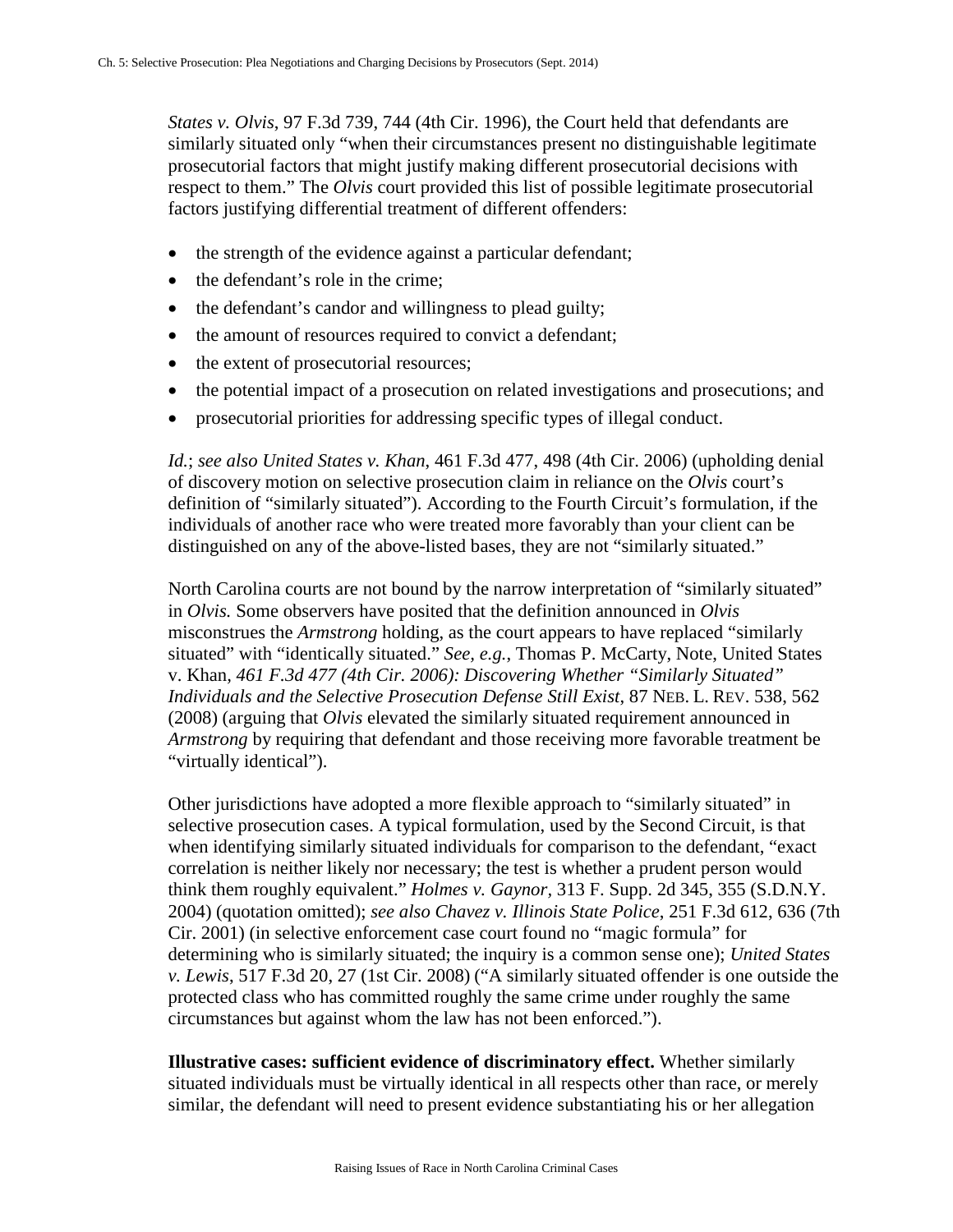that similarly situated individuals of another race received more favorable treatment. In the following cases, the court held or suggested that the evidence was sufficient to show that a defendant was treated less favorably than similarly situated suspects of a different race or races:

*United States v. Jones*, 159 F.3d 969 (6th Cir. 1998). The Sixth Circuit Court of Appeals held that, where the police department in Murfreesboro, Tennessee, over a five year span of time, referred only the Black defendant and his White co-defendant "for a federal prosecution that involved crack cocaine, and failed to refer for federal prosecution eight [non-Black defendants] who were arrested and prosecuted for crack cocaine," the defendant presented sufficient evidence to warrant discovery on a selective prosecution claim. While the number of defendants compared for purposes of alleging selective prosecution was small, the evidence of discriminatory intent in this case was fairly stark and may have been the deciding factor in the Court's ruling that the district court abused its discretion by denying the defendant's motion to compel discovery.

*United States v. Greene*, 697 F.2d 1229 (5th Cir. 1983). In a case that did not involve race, evidence that 300 people committed the same crime of participating in a strike while employed by the federal government, but only six (including three union leaders) were prosecuted, satisfied the first prong of the selective prosecution test. *Id.* at 1234 (cited with approval in *State v. Rogers*, 68 N.C. App. 358, 373 (1984)). In this case, the court was ruling on the merits of the defendants' claims, not on a discovery motion.

*United States v. Wilson*, 639 F.2d 500, 504 (9th Cir. 1981). In a case involving a claim of selective prosecution in response to the exercise of a constitutional right, the court assessed the merits of the defendants' claim, and found that evidence that hundreds of people committed the same tax-related offense as the defendant but an IRS investigator only recalled prosecuting tax protesters for the offense constituted some evidence of discriminatory effect. However, since defendants did not meet their burden of demonstrating that similarly situated offenders who did not exercise their constitutional right were treated differently, their selective prosecution claims did not succeed.

*United States v. Tuitt*, 68 F. Supp. 2d 4 (D. Mass. 1999). The federal district court found evidence of a significant racial disparity between federal and state defendants charged with similar crimes in the same geographic area sufficient to warrant discovery on a selective prosecution claim. In *Tuitt,* a Black defendant charged with a crack-cocaine offense in federal court presented evidence that Whites comprised 0% of defendants charged with crack-cocaine offenses in federal court in his region while they comprised at least 10% of defendants charged with crack-cocaine offenses in state court in his region. The court concluded that, by undertaking "a comprehensive survey of the local state courts in order to provide an appropriate comparison," the defendant had succeeded in demonstrating some evidence of similarly situated White defendants receiving more favorable treatment, and was therefore entitled to discovery on his claims. *See supra*  "Significance of 'some evidence' of discriminatory effect and discriminatory intent" in § 5.3D, Elements of a Selective Prosecution Claim.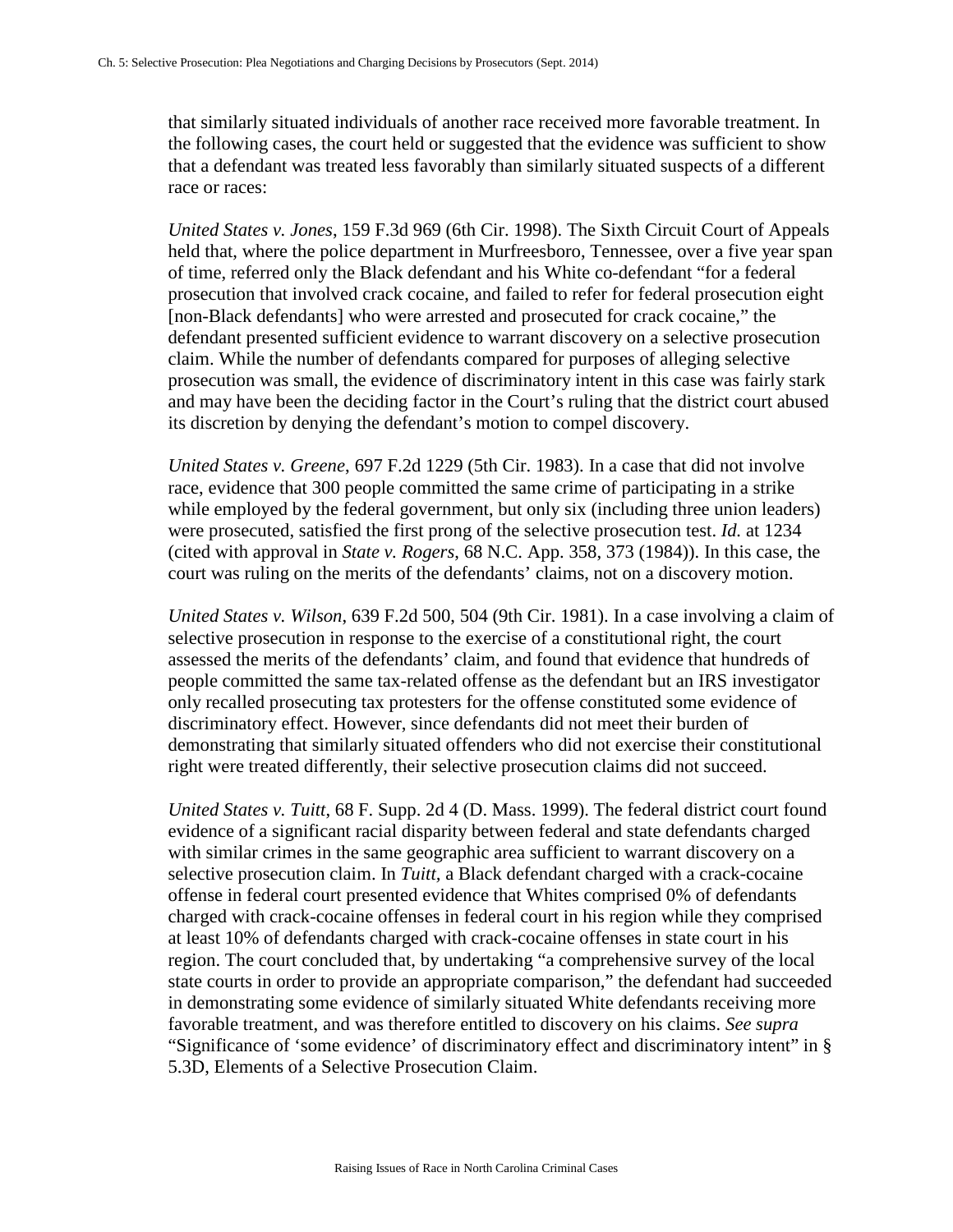**Illustrative cases: insufficient evidence of discriminatory effect.** Courts have found the following evidence insufficient to meet the "similarly situated" test:

*United States v. Bass*, 536 U.S. 862 (2002). The United States Supreme Court held that a nationwide study showing that the federal government seeks the death penalty against Black death-eligible defendants twice as often as White death-eligible defendants was insufficient to show some evidence of discriminatory effect. *See supra* "Significance of 'some evidence' of discriminatory effect and discriminatory intent" in § 5.3D, Elements of a Selective Prosecution Claim. The Court concluded that, "[e]ven assuming that the *Armstrong* requirement can be satisfied by a nationwide showing (as opposed to a showing regarding the record of the decision-makers in respondent's case), raw statistics regarding overall charges say nothing about charges brought against *similarly situated defendants*. And the statistics regarding plea bargains are even less relevant, since respondent was offered a plea bargain but declined it."

*United States v. Armstrong*, 517 U.S. 456 (1996). The United States Supreme Court reversed a discovery order related to a defendant's selective prosecution claim where the defendant's evidence consisted of (1) an affidavit of a paralegal from a federal public defender's office stating that all 24 crack-cocaine cases resolved by the office over the course of a year involved Black defendants; (2) a newspaper article reporting that federal defendants charged with crack offenses are punished more severely than those charged with powder cocaine offenses and that almost all federal crack defendants are Black; (3) an affidavit recounting an attorney's conversation with a drug treatment center employee who stated that there are an equal number of White and non-White drug users and dealers; and (4) an affidavit from a criminal defense attorney who stated that non-Black crack offenders are typically prosecuted in state court. This evidence did not constitute "some evidence" of discriminatory effect because (1) the paralegal's affidavit did not identify that similarly situated offenders of other races were not prosecuted; (2) the newspaper article pertained to disparities produced by federal sentencing laws, not the decision to prosecute; and (3) the attorneys' affidavits consisted of hearsay, anecdotes, and personal conclusions.

*In re United States*, 397 F.3d 274 (5th Cir. 2005). The Fifth Circuit Court of Appeals has held that "sharing a charge alone," i.e., being charged with the same offense, is not enough to establish that two offenders are similarly situated. "A much stronger showing, and more deliberative analysis, is required before a district judge may permit open-ended discovery into a matter that goes to the core of a prosecutor's function." In this case, the Latino co-conspirators were not similarly situated to the Black defendant because, during the commission of the crime, the defendant had a greater opportunity than the coconspirators to mitigate the harm caused by the crime.

*Johnson v. Outlaw*, 659 F. Supp. 2d 732, 736 (M.D.N.C. 2009). Vague claims that similarly situated persons of other races and/or from other counties were not indicted as habitual felons are insufficient to demonstrate discriminatory effect. The defendant's "failure to indicate the[] criminal histories [of those he alleged were similarly situated] is a critical omission where the issue is status as an habitual felon." *Id.* at 736–37.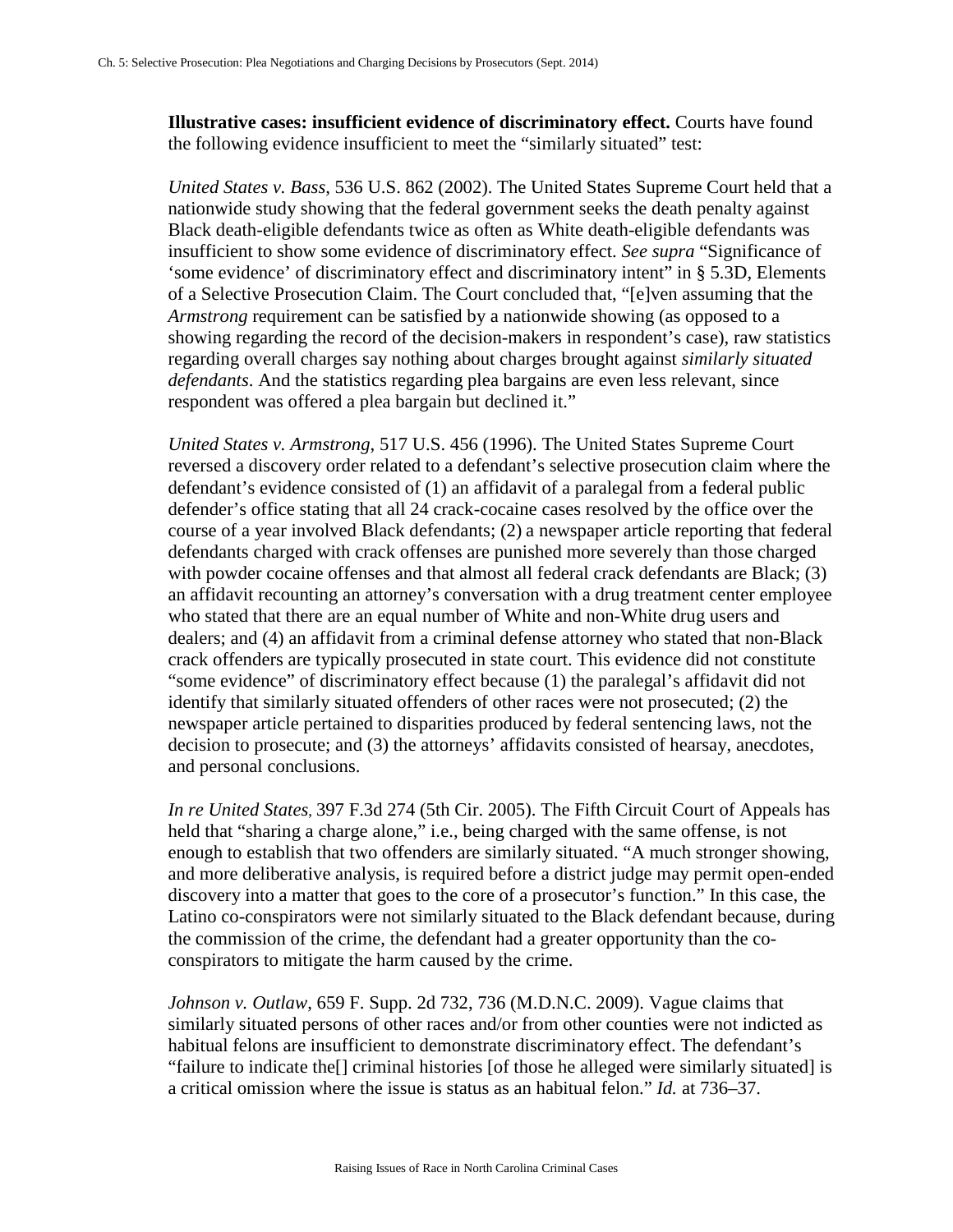*State v. Parks*, 146 N.C. App. 568 (2001). The North Carolina Court of Appeals ruled that, although prosecutors in one judicial district may have a policy of charging all eligible defendants as habitual felons while prosecutors in a neighboring district do not, this is not evidence of discriminatory effect, as it does not show that the defendant was treated differently than similarly situated individuals of a different race, religion, or other arbitrary classification.

*State v. Rogers*, 68 N.C. App. 358, 373 (1984). The North Carolina Court of Appeals concluded that a similarly situated "class of two members is too statistically small a sampling to accurately measure a claim of selective prosecution."

**Evidence of discriminatory effect may be unnecessary in certain cases.** When defense counsel has evidence of a direct admission of discriminatory intent by a prosecutor, it may not be necessary to present evidence of similarly situated members of another race receiving more favorable treatment. In *United States v. Armstrong*, the Supreme Court "reserve[d] the question whether a defendant must satisfy the similarly situated requirement in a case involving direct admissions by prosecutors of discriminatory purpose." 517 U.S. 456, 469 n.3 (1996) (internal quotation omitted). In *United States v. Al Jibori*, 90 F.3d 22, 25–27 (2d. Cir. 1996), the Government introduced into evidence an affidavit of an Assistant U.S. Attorney explaining that the defendant was prosecuted for presenting a false passport at least in part because of his Iraqi national origin. Even in the absence of some evidence of discriminatory effect, this affidavit was enough to cause the U.S. Court of Appeals for the Second Circuit to remand the defendant's case for further inquiry into his selective prosecution claim. *See supra* "Significance of 'some evidence' of discriminatory effect and discriminatory intent" in § 5.3D, Elements of a Selective Prosecution Claim.

## **F. Second Prong of a Selective Prosecution Claim: Discriminatory Intent**

The second element of a selective prosecution claim is discriminatory intent. To demonstrate that differential treatment was "motivated by a discriminatory purpose," *Armstrong*, 517 U.S. 456, 465, the defendant must show that the prosecutor's action was "deliberately based upon an unjustifiable standard such as race, religion, or other arbitrary classification." *Oyler v. Boles*, 368 U.S. 448, 456 (1962). As with claims of selective enforcement, discriminatory intent in a selective prosecution claim may be proven with direct or circumstantial evidence. *See supra* § 2.3C, Elements of a Selective Enforcement Claim.

There is some uncertainty about what sort of evidence would satisfy the defendant's burden to demonstrate discriminatory intent in a case of selective prosecution. In the leading case of *United States v. Armstrong*, 517 U.S. 456 (1996), the court ruled that the defendants had not presented sufficient evidence of discriminatory effect to warrant discovery, and the court therefore declined to consider the defendant's evidence of discriminatory intent. *See United States v. Thorpe*, 471 F.3d 652, 659 (6th Cir. 2006) ("For the purpose of satisfying the discriminatory-intent prong, what 'some evidence' means is not entirely clear."); *United States v. Tuitt*, 68 F. Supp. 2d 4, 10 (D. Mass. 1999)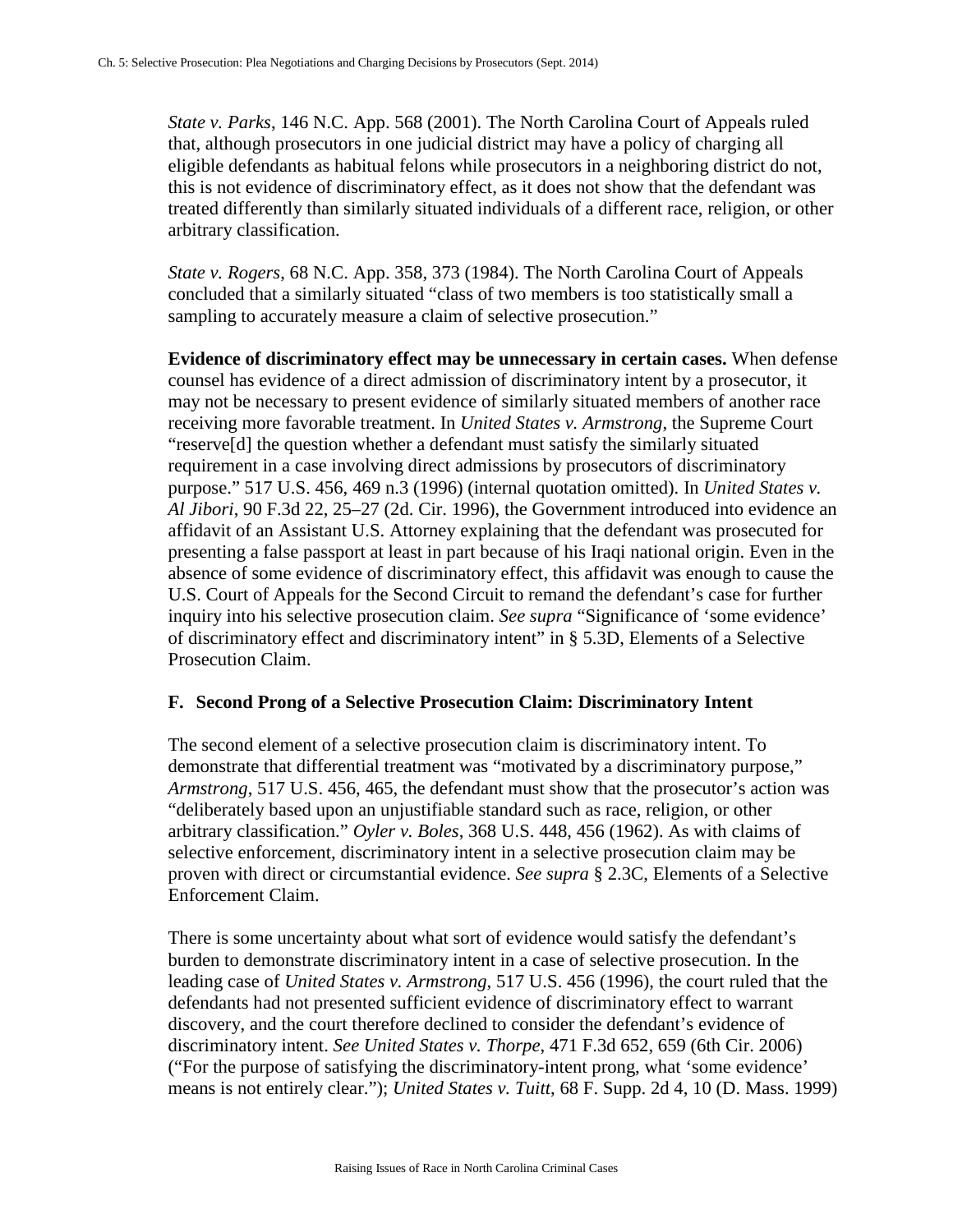(concluding that since the *Armstrong* Court "claims to address the discriminatory *effect* element only . . . it is hard to tell what evidence of *intent* a defendant must produce in order to obtain discovery," and noting that the Court "in some ways appears to conflate the elements of effect and intent"); *see also supra* "Significance of 'some evidence' of discriminatory effect and discriminatory intent" in § 5.3D, Elements of a Selective Prosecution Claim. No United States Supreme Court case decided since *Armstrong* has addressed the proof necessary to show discriminatory intent.

**Intent may be inferred where evidence of discriminatory effect is stark.** In cases where the discriminatory effect is extreme, the discriminatory effect itself may satisfy the discriminatory intent prong. *See Gomillion v. Lightfoot*, 364 U.S. 339 (1960); *Yick Wo v. Hopkins*, 118 U.S. 356 (1886). "If the Supreme Court [in *Armstrong*] meant to hold defendants to actual knowledge of a discriminatory choice on the part of a prosecutor . . . the discovery standard [the standard at issue in the case] would be impossible to meet. It is exceedingly rare for a prosecutor to admit that the decision to prosecute was based on ethnicity or nationality." *United States v. Tuitt*, 68 F. Supp. 2d 4, 10 (D. Mass. 1999) (concluding that "[t]he evidence offered by Defendant suggests not only a discriminatory effect but—given the fact that no whites were prosecuted federally, although whites were prosecuted in the state courts—an inference of discriminatory intent"). *See also Washington v. Davis*, 426 U.S. 229, 254 (1976) (Stevens J., concurring) ("the line between discriminatory purpose and discriminatory impact is not . . . bright"); *United States v. Thorpe*, 471 F.3d 652, 661 (6th Cir. 2006) (recognizing that, if severe enough, statistical evidence of discriminatory effect can raise an inference of discriminatory intent); *United States v. Alameh*, 341 F.3d 167, 173 (2d Cir. 2003) (discriminatory purpose "may . . . be demonstrated through circumstantial or statistical evidence").

For purposes of obtaining discovery, evidence of discriminatory impact, alone or in combination with other evidence, may constitute "some evidence" of discriminatory intent for purposes of obtaining additional discovery. *See supra* "Significance of 'some evidence' of discriminatory effect and discriminatory intent" in § 5.3D, Elements of a Selective Prosecution Claim; *see also infra* § 5.4A, Obtaining Discovery Relevant to a Selective Prosecution Claim. The Supreme Court has held that discriminatory "impact alone is [rarely] determinative and the Court must look to other evidence" to find discriminatory intent. *Arlington Heights v. Metro Hous. Dev. Corp.*, 429 U.S. 252, 266 (1977). This formulation suggests that, while discriminatory impact "alone" will not sustain a prima facie case, it may constitute "some evidence" of discriminatory intent, and "some evidence" is all that a defendant pursuing a selective prosecution claim needs at the discovery stage. *See United States v. Armstrong*, 517 U.S. 456, 468–69 (1996) (holding that, before defendant will be granted discovery on a claim of selective prosecution, he must show some evidence supporting such a claim); *Roberts v. United States*, 741 F.3d 152, 161 (D.C. Cir. 2014) (in a ruling on the merits, evidence of disparate impact was not irrelevant to equal protection claim but could not sustain it without evidence of discriminatory intent). *But cf. United States v. Thorpe*, 471 F.3d 652, 661 (6th Cir. 2006) (rejecting defendant's argument that "the government's pursuit of a program despite knowledge of that program's discriminatory effect is by itself 'some evidence' of discriminatory intent").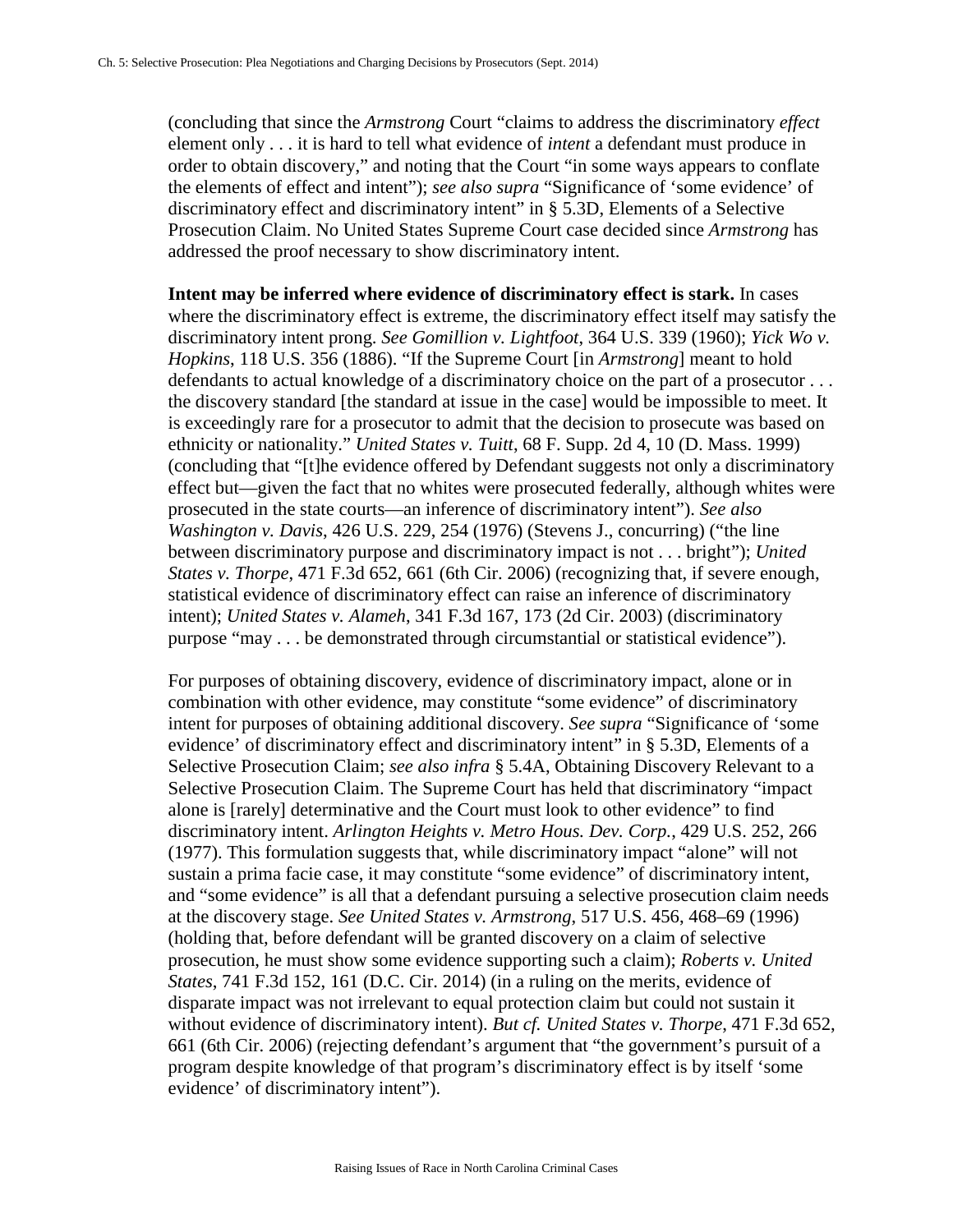**Practice note:** In proving discriminatory intent, defendants should distinguish their claims from those in *McCleskey v. Kemp*, 481 U.S. 279 (1987), a capital case in which the Court ruled that discriminatory purpose could not be proven by system-wide statistical findings suggesting disparate impact. The *McCleskey* court acknowledged that it had "accepted statistics as proof of intent to discriminate in other contexts," but concluded that such evidence was not sufficient in the capital sentencing context, because the nature of that decision and the "relationship of the statistics to that decision are fundamentally different." *Id.* at 294–95.

In a non-capital case, a pretrial claim of selective prosecution will generally differ from the claim raised in *McCleskey* because it will focus on a single prosecutor or group of prosecutors instead of countless jurors and prosecutors, and because it will typically be filed shortly after the initiation of prosecution rather than "years after" the defendant has been convicted. *Id.* at 296 (quotation omitted); *see also Belmontes v. Brown*, 414 F.3d 1094, 1127 (9th Cir. 2005) ("statistics relating to the charging entity . . . are materially more probative of discrimination in capital charging than those considered by the Supreme Court in *McCleskey* . . . [and consequently] may support a prima facie showing of unlawful charging discrimination"), *rev'd on other grounds sub nom Ayers v. Belmontes*, 549 U.S. 7 (2006). Also, in cases in which defendants are seeking discovery, they can point out that the *McCleskey* ruling concerned the standard of proof necessary for proving discriminatory intent, not for seeking discovery.

# **G. Gathering Evidence to Support Selective Prosecution Claims**

**Gathering evidence of discriminatory effect.** To develop a claim of selective prosecution on the basis of race, a defendant generally will need to examine statistical data from his or her judicial district. In some cases, extensive data collection may not be necessary, as when the defendant argues that he or she has been treated less favorably than similarly situated co-defendants in the case on account of race. *See, e.g.*, *United States v. Jones*, 159 F.3d 969 (6th Cir. 1998) (police officers' custom-made t-shirts celebrating arrest of two Black defendants—but not their White co-defendant—along with postcard sent by police officer to Black defendant awaiting trial featuring Black woman with bananas on her head constituted evidence of discriminatory intent). In such cases, evidence from the defendant's case may be sufficient to demonstrate racially disparate impact. However, in most cases, the defendants' claims will be broader in scope and will require data beyond that produced in his or her case.

Statistics sufficient to demonstrate the discriminatory effect prong of a selective prosecution claim (discussed *supra* in § 5.3E, First Prong of a Selective Prosecution Claim: Discriminatory Effect) will compare the group to which a selective prosecution claimant belongs with similarly situated individuals of other races. For example, a Black man in Durham County indicted as a habitual felon with an underlying offense of armed robbery and a prior record level of IV might gather data on the percentage of cases in which prosecutors have sought habitual felon indictments for other men in the geographic area with the same charge and record level, and examine whether the rates differ for offenders based on race.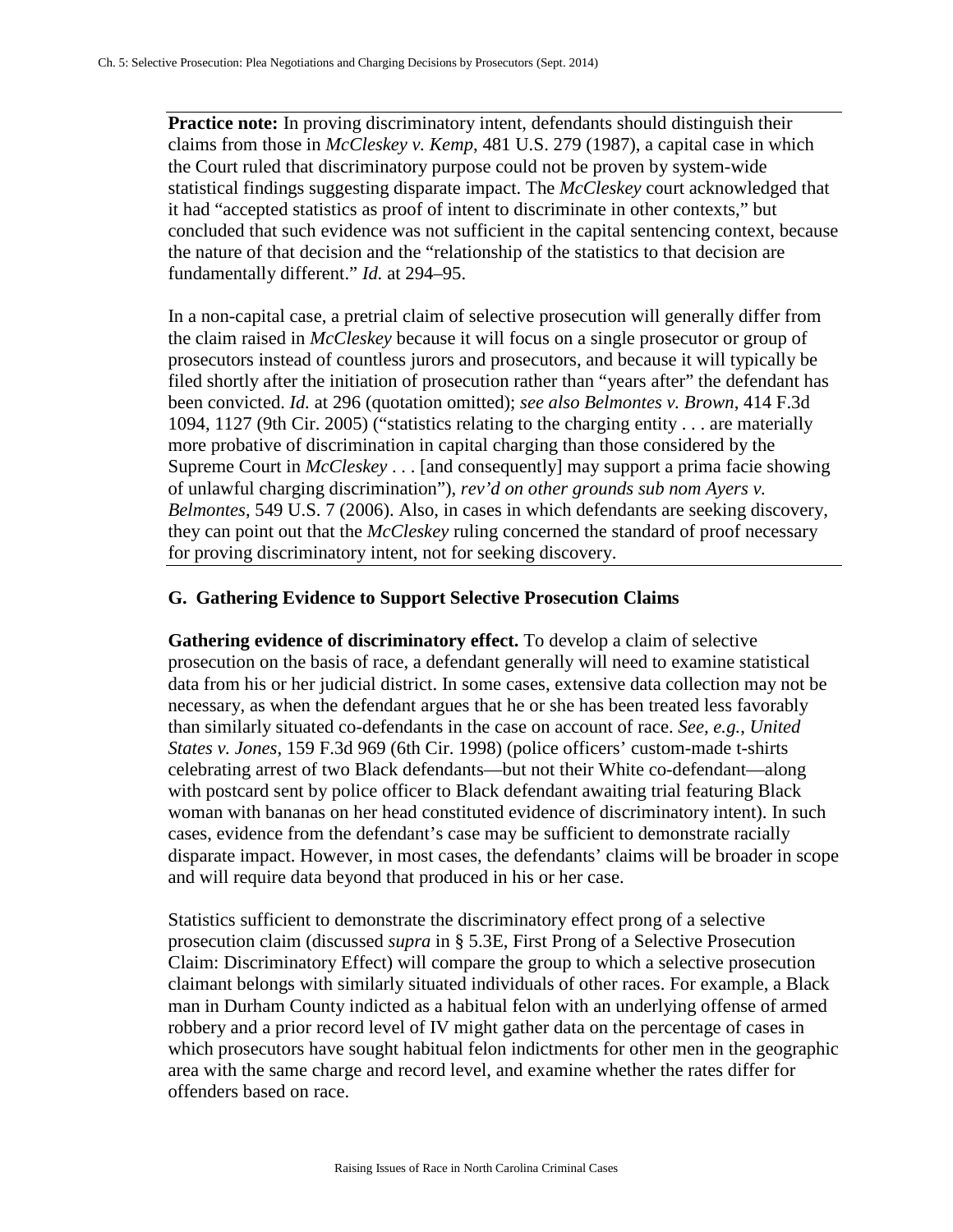Attorneys may obtain data from a variety of sources, including the ACIS computer system maintained by the Administrative Office of the Courts, which includes race of defendants, and the superior court docket sheets maintained by the Clerk of Court. *See* Habitual Felon Motion and Affidavit (using such sources in a motion to dismiss based on selective enforcement and selective prosecution) in the Race Materials Bank at [www.ncids.org](http://www.ncids.org/) (select "Training & Resources"). For a list of sources of statistics relevant to selective prosecution claims, see *infra* Chapter 10, Sources of Information about Matters of Race.

For those working in public defender offices, information contained in the records of their own offices may prove a good starting point. For example, internal data reflecting the racial and ethnic makeup of clients facing drug charges or habitual felon sentencing enhancements and the outcome in those cases, including plea arrangements, may prove useful in litigating selective prosecution claims. Additionally, data on prosecutions for similar crimes in federal court, broken down by race, may provide evidence of differential treatment by state prosecutors of similarly situated offenders. *See United States v. Armstrong*, 517 U.S. 456, 470 (1996) (suggesting that one strategy for collecting evidence of selective prosecution in federal prosecution is to compare whether similarly situated persons of other races were prosecuted in state court but not in federal court); *United States v. Tuitt*, 68 F. Supp. 2d 4 (D. Mass. 1999). Coordination with regional federal defender offices may facilitate gathering and analysis of such data. *See also* Bureau of Justice Statistics, *[Federal Criminal Case Processing Statistics](http://www.bjs.gov/fjsrc/)*, BJS.GOV (last visited Aug. 7, 2014) (a searchable database maintained by the U.S. Department of Justice).

Additionally, public health records may contain information about the estimated percentage of Black drug users in a given region over a certain time period, which can be compared with the percentage of Black defendants charged with drug possession in that region during the same time period. *See, e.g.*, KATHERINE BECKETT, [RACE AND DRUG](https://www.aclu.org/files/assets/race20and20drug20law20enforcement20in20seattle_20081.pdf)  [LAW ENFORCEMENT IN SEATTLE](https://www.aclu.org/files/assets/race20and20drug20law20enforcement20in20seattle_20081.pdf) 28–34 (2008); *see also* Substance Abuse and Mental Health Services Administration, *[Data, Outcomes, and Quality](http://www.samhsa.gov/data/)*, SAMHSA.GOV (last visited Aug. 8, 2014). A report analyzing the racial and ethnic ethnographic composition of participants in the illegal drug market in Seattle, Washington contains examples of the types of data sources that may prove useful in conducting such comparisons, including drug use surveys of city residents, drug use surveys of public school students, mortality data collected by the Medical Examiner's office, a survey conducted at a public health needle exchange agency, drug treatment admission data collected by the State, and an observational study of two of the city's open air drug markets. KATHERINE BECKETT, [RACE AND DRUG LAW ENFORCEMENT IN SEATTLE](http://faculty.washington.edu/kbeckett/Race%20and%20Drug%20Law%20Enforcement%20in%20Seattle_2008.pdf) (2008).

Some district attorney's offices may be willing to collect data regarding prosecutorial decisions to learn whether race is playing a role in them. Professor Angela Davis suggests that prosecutors employ Racial Impact Statements to examine the influence of race or ethnicity in prosecutions in their region and make the results of such analyses publicly available. Angela Davis, *Prosecution and Race: The Power and Privilege of Discretion*, 67 FORDHAM L. REV. 13, 54 (1998). One resource available to interested prosecutors is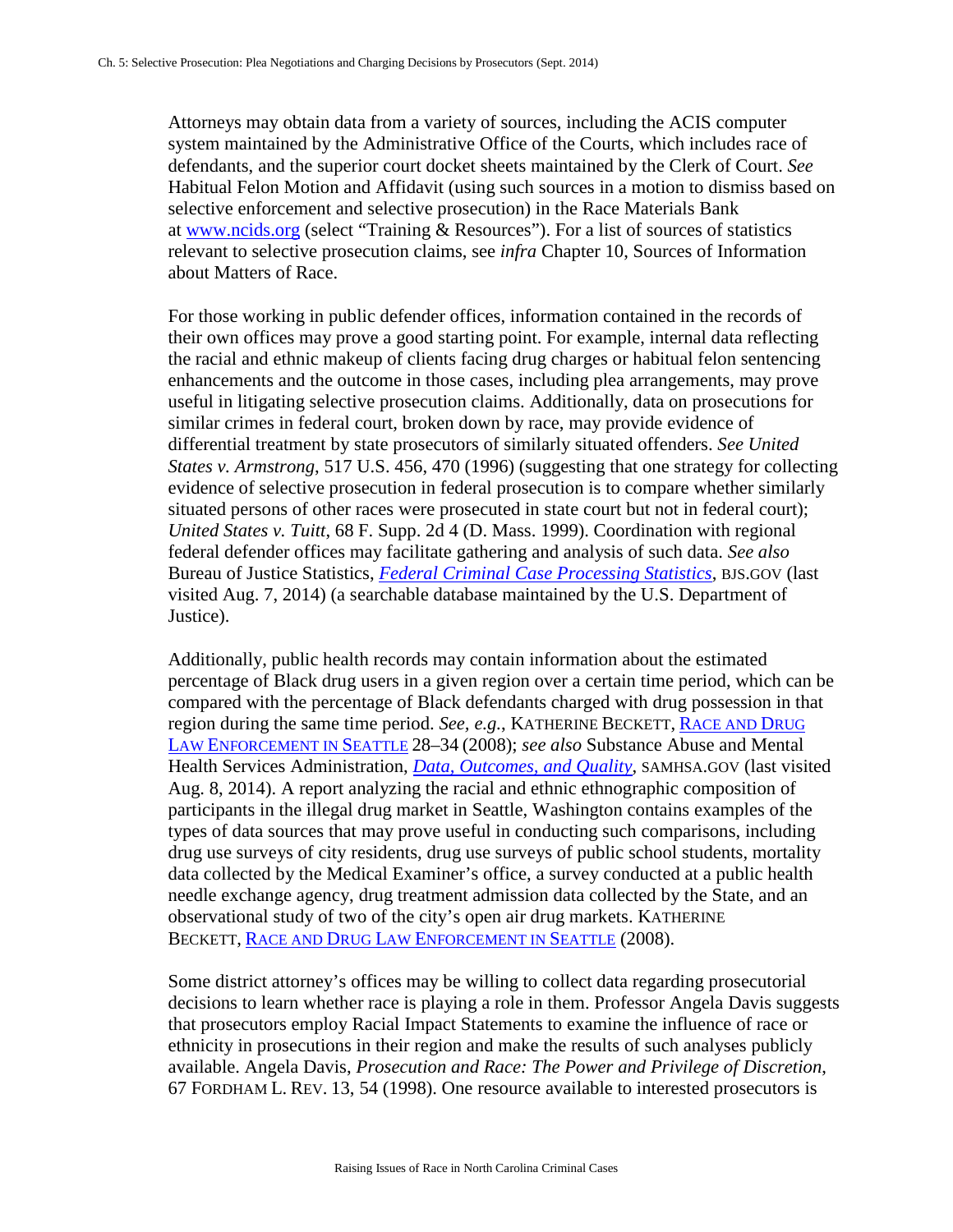the Vera Institute of Justice's Prosecution and Racial Justice Program, which partners with district attorneys' offices to analyze the racial impact of their discretionary decisions and to promote transparency regarding the results of their analysis and the programs instituted to address any discriminatory practices. *See infra* § 5.5, Beyond Litigation.

To meet the standards facing selective prosecution claimants, defendants will often need to partner with social scientists, public health researchers, or other interested academics to collect and analyze data relevant to an appropriate pool of similarly situated offenders. The data collected should be extensive enough to reflect any possible patterns of selective prosecution. For example, if you are investigating prosecution patterns for a common charge such as marijuana possession, data reflecting a one-year time period including your client's charge may be sufficient to indicate any possible pattern of selective prosecution. Graduate students in political science, statistics, mathematics, or public administration at local universities may be interested in conducting some of the necessary analysis. *See* Habitual Felon Motion and Affidavit (explaining analysis of the habitual felon data submitted in support of defendant's selective prosecution and selective enforcement claim) in the Race Materials Bank at [www.ncids.org](http://www.ncids.org/) (select "Training & Resources"). In light of the statistical showing that is generally required to demonstrate selective prosecution, a defendant may have grounds to request funds to hire a statistician. *Compare State v Moore*, 100 N.C. App. 217 (1990) (initial motion for statistical expert to analyze race discrimination in grand and petit juries granted; motion for funds for additional study denied), *rev'd on other grounds*, 329 N.C. 245 (1991), *with State v. Massey*, 316 N.C. 558 (1986) (finding defendant did not make adequate showing to warrant funds for a statistician). For a further discussion of requesting funds for expert assistance, see 1 NORTH CAROLINA DEFENDER MANUAL Ch. 5 (Experts and Other Assistance) (2d ed. 2013).

**Gathering evidence of discriminatory intent.** While *Armstrong* is not instructive on the subject of proving discriminatory intent, a broader survey of case law provides some guidance for lawyers about potential evidence of discriminatory intent:

- Evidence of the actions, statements, or practices of prosecutors will be most persuasive when it reflects the behavior of a narrow group of prosecutors in a specific county or even of a specific prosecutor. The Supreme Court in *Bass* suggested that a study revealing practices in a more discrete region would be more powerful than the broader showing of "nationwide statistics" presented by the defendant in that case. *United States v. Bass*, 536 U.S. 862, 863–64 (2002).
- Circumstantial evidence of factors other than disparate impact may constitute "some evidence" of discriminatory intent. *Johnson v. Outlaw*, 659 F. Supp. 2d 732, 737 (M.D.N.C. 2009) ("intent may be proved by circumstantial as well as direct evidence"). *See supra* "Significance of 'some evidence' of discriminatory effect and discriminatory intent" in § 5.3D, Elements of a Selective Prosecution Claim. For example, the "specific sequence of events leading up to the challenged decision also may shed some light on the decisionmaker's purposes." *Arlington Heights v. Metro Hous. Dev. Corp.*, 429 U.S. 252, 267 (1977); *see also United States v. Heatley*, 1999 WL 61816, at \*16 (S.D.N.Y. Jan. 29, 1999) (unpublished) (in ruling on defendant's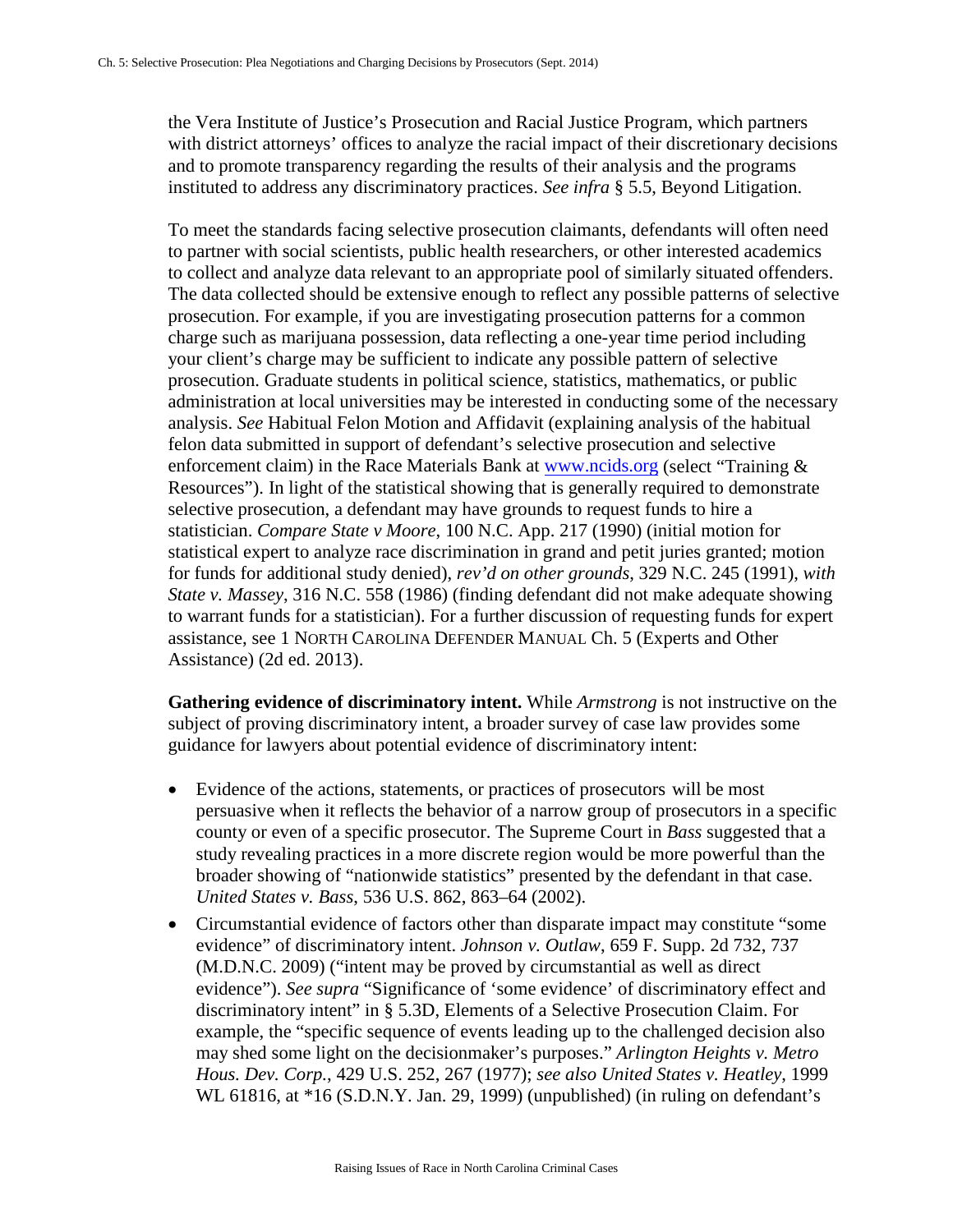discovery motion in support of his selective prosecution claim, then-District Judge Sotomayor noted that intent may be established by "circumstantial evidence of disproportionate impact"). In the selective prosecution context, that might include deviations from standard prosecutorial practices, such as a failure to offer a deferred prosecution in circumstances in which such an offer is generally made.

- Evidence that the prosecutor declined to prosecute one offender or group of offenders while proceeding against a comparable offender or group of offenders based on the ability or willingness of the non-charged group to pay restitution to a victim may demonstrate discriminatory intent. *In re Register*, 84 N.C. App. 336, 341, 352 (1987) (citations omitted) (prosecutor engaged in selective prosecution in violation of the Equal Protection Clause by making the ability of a juvenile to pay compensation the "determinative factor in the decision of whether to file a complaint as a juvenile petition"). This is an example of a race-neutral selective prosecution claim that, given the correlation between race and poverty, might serve as a useful tool in addressing potential racial disparities.
- Evidence that prosecutors "followed unusual discretionary procedures in deciding to prosecute" or failed to follow an office policy not to prosecute a certain crime may demonstrate discriminatory intent. *United States v. Greene*, 697 F.2d 1229, 1236 (5th Cir. 1983); *see also United States v. Falk*, 479 F.2d 616 (7th Cir. 1973) (defendant's evidence of unusual procedures, including an agreement between the military and the Department of Justice that they would not prosecute registrants who turned in their draft cards rather than burning them, succeeded in shifting burden to prove nondiscriminatory intent to government); *United States v. Steele*, 461 F.2d 1148 (9th Cir. 1972) (same).
- The U.S. Supreme Court "has accepted statistics as proof of intent to discriminate in certain limited contexts." *McCleskey v. Kemp*, 481 U.S. 279, 293 (1987) (explaining that "statistical proof normally must present a 'stark' pattern to be accepted as the sole proof of discriminatory intent under the Constitution"). Statistical evidence alone may be sufficient to show discriminatory intent if it involves extensive data collection, rigorous statistical analysis, and findings of gross disparities. In extreme cases, raw data has been stark enough on its own to demonstrate discriminatory intent. For example, in *Yick Wo v. Hopkins*, 118 U.S. 356 (1886), where a raceneutral ordinance was applied against all Chinese laundry-shop operators but not against other similarly situated laundry-shop operators and sophisticated multiple regression studies were not available, "the raw statistics were still accepted by the Supreme Court as proof of discriminatory intent." Kristen E. Kruse, Comment, *Proving Discriminatory Intent in Selective Prosecution Challenges - An Alternative Approach to United States v. Armstrong*, 58 SMU L. REV. 1523, 1542 (2005); *see also McCleskey v. Kemp*, 481 U.S. 279, 293 n.12 (recognizing *Yick Wo* as a case in which raw data alone was sufficient to demonstrate both the discriminatory effect and discriminatory intent prongs of a selective prosecution claim); *United States v. Armstrong*, 517 U.S. 456, 466 (1996) (same). Even if insufficient alone to show discriminatory intent, statistical analysis may be used to bolster other evidence of discriminatory intent. *See supra* "Intent may be inferred where evidence of discriminatory effect is stark" in § 5.3F, Second Prong of a Selective Prosecution Claim: Discriminatory Intent.